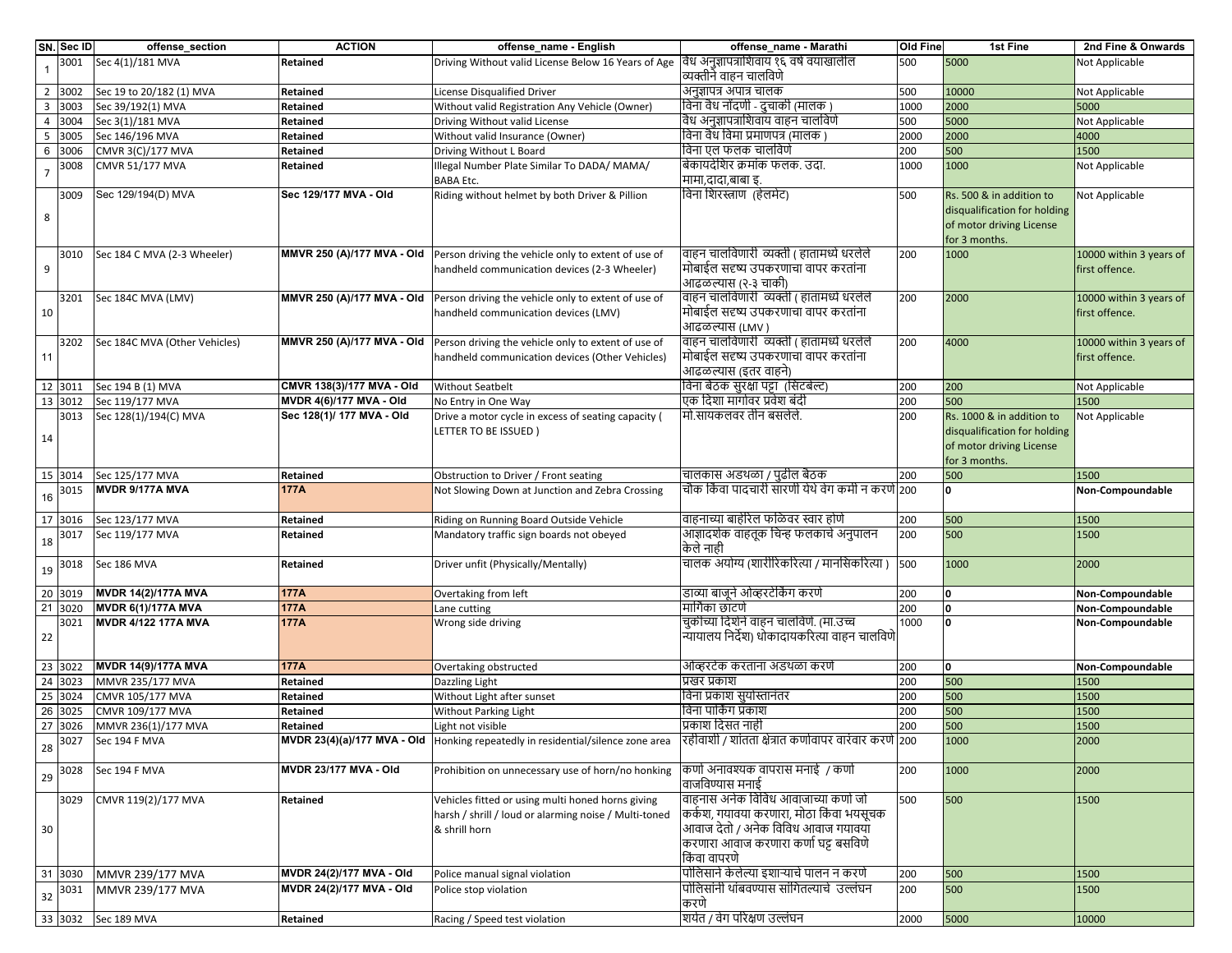|        | SN. Sec ID | offense_section                                  | <b>ACTION</b>                              | offense_name - English                                                                   | offense_name - Marathi                                                 | <b>Old Fine</b> | 1st Fine                                                 | 2nd Fine & Onwards |
|--------|------------|--------------------------------------------------|--------------------------------------------|------------------------------------------------------------------------------------------|------------------------------------------------------------------------|-----------------|----------------------------------------------------------|--------------------|
|        | 34 3033    | Sec 112/183(1) MVA (2-3 wheeler)                 | Retained                                   | Speed violating by driver (2-3 wheeler)                                                  | वेग मर्यादा उल्लंघन चालकाव्दारे  (२-३ चाकी )                           | 1000            | 1000                                                     | Not Applicable     |
|        | 35 3198    | Sec 112/183(1) MVA (Tractor)                     | Retained                                   | Speed violating by driver (Tractor)                                                      | वेग मर्यादा उल्लंघन चालकाव्दारे (टॅक्टर )                              | 1000            | 1500                                                     | Not Applicable     |
| 36     | 3199       | Sec 112/183(1) MVA (LMV)                         | Retained                                   | Speed violating by driver (LMV)                                                          | वेग मर्यादा उल्लंघन चालकाव्दारे (4 चाकी LMV ) 1000                     |                 | 2000                                                     | Not Applicable     |
| 37     | 3200       | Sec 112/183(1) MVA (Others)                      | Retained                                   | Speed violating by driver (Others)                                                       | वेग मर्यादा उल्लंघन चालकाव्दारे । इतर वाहन )                           | 1000            | 4000                                                     | Not Applicable     |
|        | 38 3034    | Sec 184 MVA                                      | <b>Previous Non-Compoundable</b>           | Dangerous driving                                                                        | धोकादायकरित्या वाहन चालविणे                                            | 1000            | 0                                                        | Non-Compoundable   |
| 39     | 3035       | MMVR 202/177MVA                                  | Retained                                   | Unsafe-dangerous transportation Of goods                                                 | मालाची असुरक्षित धोकादायक वाहतुक                                       | 200             | 500                                                      | 1500               |
|        | 3036       | CMVR 93(8)/190(2)MVA (2-3 Wheeler) Retained      |                                            | Unsafe goods beyond body (2-3 Wheeler)                                                   | असुरक्षित माल वाहनाच्या भागाच्या बाहेर (२-३)                           | 500             | 1000 and disqualified for                                | 3000               |
| 40     |            |                                                  |                                            |                                                                                          | चाकी )                                                                 |                 | holding license for period<br>of 3 months.               |                    |
| 41     | 3194       | CMVR 93(8)/190(2)MVA (Other Than<br>2-3 Wheeler) | Retained                                   | Unsafe goods beyond body (Other Than 2-3<br>Wheeler)                                     | असुरक्षित माल वाहनाच्या भागाच्या बाहेर (२-३<br>चाकी व्यतिरिक्त )       | 500             | 2000 and disqualified for<br>holding license for 3 month | 5000               |
| 42     | 3037       | MMVR 226 / 177 MVA                               | MVDR 30(1)/177 MVA - Old                   | Unsafe Towing - 2-wheeler towed by another vehicle असूरक्षित ओढणे - दुसऱ्या वाहनानं ओढणे |                                                                        | 200             | 500                                                      | 1500               |
|        | 43 3038    | CMVR 100(2)/177 MVA                              | Retained                                   | Tinted glasses /Black Film                                                               | रंगीत काचा / काचेवरिल काळे अवरणे (फिल्म )                              | 200             | 500                                                      | 1500               |
|        | 44 3039    | MMVR 165/177 MVA                                 | Retained                                   | Without Mud guard                                                                        | विना चिखलरक्षक (मडगार्ड)                                               | 200             | 500                                                      | 1500               |
|        | 45 3040    | MMVR 161/177 MVA                                 | Retained                                   | Without Side mirror                                                                      | विना बाजूचा आरसा                                                       | 200             | 500                                                      | 1500               |
| 46     | 3041       | MMVR 162/177 MVA                                 | Retained                                   | TV/video set on dashboard                                                                | डॅशबोर्ड वर दुरचित्रवाणी/व्हिडिओ  चालवणे                               | 200             | 500                                                      | 1500               |
|        | 47 3042    | MMVR 232/177 MVA                                 | Retained                                   | <b>Without Silencer</b>                                                                  | विना आवाजप्रतिबंधक यंत्र (सायलेन्सर)                                   | 200             | 500                                                      | 1500               |
|        | 48 3043    | CMVR 94(3)/177 MVA                               | Retained                                   | Tyres not in good and sound condition                                                    | चाके (टायर) चांगल्या बळकट स्थितीत नाहीत                                | 200             | 500                                                      | 1500               |
|        | 49 3044    | CMVR 104(1)/177 MVA                              | Retained                                   | Without Red Reflector                                                                    | विना लाल परिवर्तक                                                      | 1000            | 1000                                                     | Not Applicable     |
|        | 50 3045    | Sec 198 MVA                                      | Retained                                   | Unauthorized Interference with vehicle                                                   | वाहनाच्या संबंधीत अनधिकृत हस्तक्षेप                                    | 1000            | 1000                                                     | Not Applicable     |
|        | 51 3046    | CMVR 101/177 MVA                                 | Retained                                   | Driving Without Wiper                                                                    | विना झपाटा (वायपर) चालविणे                                             | 200             | 500                                                      | 1500               |
|        | 3047       | Sec 178(3) MVA                                   | MMVR 22(D) /177 MVA - Old                  | Refusal to ply auto Rickshaw or to carry passenger                                       | रिक्षा / टॅक्सी भाड्याने देण्यास नकार देणे                             | 200             | 50                                                       | Not Applicable     |
| 52     |            |                                                  |                                            |                                                                                          |                                                                        |                 |                                                          |                    |
| 53     | 3048       | Sec 178(3) MVA                                   | Sec 178(3) MVA MMVR<br>22(d)/177 MVA - Old | Refusal to ply taxi / bus or to carry passenger                                          | टॅक्सी / बस भाड्यावर देण्यास नकार देणे                                 | 200             | 200                                                      | Not Applicable     |
|        | 54 3049    | MMVR 21(5)/177 MVA                               | Retained                                   | Stop out of stand                                                                        | थांब्याच्या बाहेर उभा (मोटर कॅब )                                      | 200             | 500                                                      | 1500               |
|        | 55 3050    | MMVR 21(14)/177 MVA                              | Retained                                   | Insufficient fuel                                                                        | इंधन साठा पुरेसा नाही.(मोटर कॅब)                                       | 200             | 500                                                      | 1500               |
|        | 56 3051    | Sec 194 A MVA - (Extra 1)                        | MMVR 21(20)/177 MVA - Old                  | Excess passenger 1                                                                       | 1 अतिरीक्त प्रवासी वाहतुक                                              | 200             | 200                                                      | Not Applicable     |
|        | 57 3052    | Sec 194 A MVA - (Extra 2)                        | MMVR 21(20)/177 MVA - Old                  | Excess passengers 2                                                                      | 2 अतिरीक्त प्रवासी वाहतुक                                              | 200             | 400                                                      | Not Applicable     |
|        | 58 3053    | Sec 194 A MVA - (Extra 3)                        | MMVR 21(20)/177 MVA - Old                  | Excess passengers 3                                                                      | 3 अतिरीक्त प्रवासी वाहतुक                                              | 200             | 600                                                      | Not Applicable     |
|        | 59 3054    | Sec 194 A MVA - (Extra 4)                        | MMVR 21(20)/177 MVA - Old                  | Excess passengers 4                                                                      | 4 अतिरीक्त प्रवासी वाहतुक                                              | 200             | 800                                                      | Not Applicable     |
|        | 60 3055    | Sec 194 A MVA - (Extra 5)                        | MMVR 21(20)/177 MVA - Old                  | Excess passengers 5                                                                      | 5 अतिरीक्त प्रवासी वाहतुक                                              | 200             | 1000                                                     | Not Applicable     |
|        | 61 3203    | Sec 194 A MVA - (Extra 6)                        | MMVR 21(20)/177 MVA - Old                  | Excess passengers 6                                                                      | ६ अतिरीक्त प्रवासी वाहतुक                                              | 200             | 1200                                                     | Not Applicable     |
| 62     | 3204       | Sec 194 A MVA - (Extra 7)                        | MMVR 21(20)/177 MVA - Old                  | Excess passengers 7                                                                      | ७ अतिरीक्त प्रवासी वाहतुक                                              | 200             | 1400                                                     | Not Applicable     |
| 63     | 3205       | Sec 194 A MVA - (Extra 8)                        | MMVR 21(20)/177 MVA - Old                  | Excess passengers 8                                                                      | ८ अतिरीक्त प्रवासी वाहतुक                                              | 200             | 1600                                                     | Not Applicable     |
|        | 64 3206    | Sec 194 A MVA - (Extra 9)                        | MMVR 21(20)/177 MVA - Old                  | Excess passengers 9                                                                      | , अतिरीक्त प्रवासी वाहतुक                                              | 200             | 1800                                                     | Not Applicable     |
|        | 65 3207    | Sec 194 A MVA - (Extra 10)                       | MMVR 21(20)/177 MVA - Old                  | Excess passengers 10                                                                     | १० अतिरीक्त प्रवासी वाहतुक                                             | 200             | 2000                                                     | Not Applicable     |
|        | 66 3056    | MMVR 21(7)/177 MVA                               | Retained                                   | Meter flag down on stand (Motor Cab)                                                     | मिटर झेंडा खाली थांब्यावर (मोटर कॅब)                                   | 200             | 500                                                      | 1500               |
| 67     | 3057       | MMVR 21(10)/177 MVA                              | Retained                                   | Carry cleaner in permit vehicle (Motor Cab)                                              | परवानाधारक वाहनात स्वच्छकास नेणे. (मोटर<br>कॅब)                        | 200             | 500                                                      | 1500               |
|        | 68 3058    | MMVR 146/177                                     | Retained                                   | Faulty Meter (Motor Cab)                                                                 | बिघडलेले मिटर (मोटर कॅब)                                               | 200             | 500                                                      | 1500               |
| 69     | 3059       | MMVR 21(18)/177 MVA                              | Retained                                   | Cab / Taxi driver without white Uniform (Motor Cab) किंब /टॅक्सी चालक गणवेश पांढरा नाही  |                                                                        | 200             | 500                                                      | 1500               |
|        | 70 3060    | MMVR 21(13)/177                                  | Retained                                   | Shouting for passenger (Motor Cab)                                                       | प्रवाशांचे लक्ष वेधण्यासाठी ओरडणे.                                     | 200             | 500                                                      | 1500               |
|        | 71 3061    | MMVR 21(16)/177                                  | Retained                                   | Driver Smoking while on duty (Motor Cab)                                                 | चालक कर्तव्यावर धूम्रपान करतो.(मोटर कॅब)                               | 200             | 500                                                      | 1500               |
|        | 3062       | MMVR 21(18)/177 MVA RW S.O.                      | Retained                                   | Without Prescribed Uniform (Tourist Cab)                                                 | विना विहीत गणवेश - पर्यटक वाहन                                         | 200             | 500                                                      | 1500               |
| 72     |            | 415(E) dt. 8/6/1989                              |                                            |                                                                                          |                                                                        |                 |                                                          |                    |
| 73     | 3063       | MMVR 23(1)/177 MVA                               | Retained                                   | Obstruction to driver for carrying animal/thing<br>(Goods Carrier)                       | प्राणी / इतर सामान सहचालकास अडथळा<br>(मालवाहक)                         | 200             | 500                                                      | 1500               |
| $74\,$ | 3064       | MVDR 22(2)(n)/177A MVA                           | <b>Parking Non-Compoundable</b>            | Parking the vehicle alongside another parked<br>vehicle/ Double parking                  | दुसऱ्या मोटारवाहनाचे बाजुस वाहन उभे करणे<br>(डबल पार्किंग)             | 200             | 10                                                       | Non-Compoundable   |
|        | 75 3065    | Sec 185 MVA                                      | <b>Previous Non-Compoundable</b>           | Drunk and Drive                                                                          | मद्यप्राशन करून वाहन चालविने                                           | 2000            | 0                                                        | Non-Compoundable   |
|        | 76 3066    | MMVR 21(18)/177 MVA                              | Retained                                   | Without Uniform (Non-Meter Tourist/Cab)                                                  | विना विहित गणवेश - पर्यटक वाहन                                         | 200             | 500                                                      | 1500               |
| 77     | 3067       | MMVR 228 /177 MVA                                | MVDR 39 (3) 177 MVA - Old                  | Driving vehicle on Footpath/Cycle track without<br>Permission of Police Officer          | पोलीस अधिकाऱ्याच्या अनुमतीशिवाय वाहन<br>पदपथावर सायकल मार्गावर चालविणे | 200             | 500                                                      | 1500               |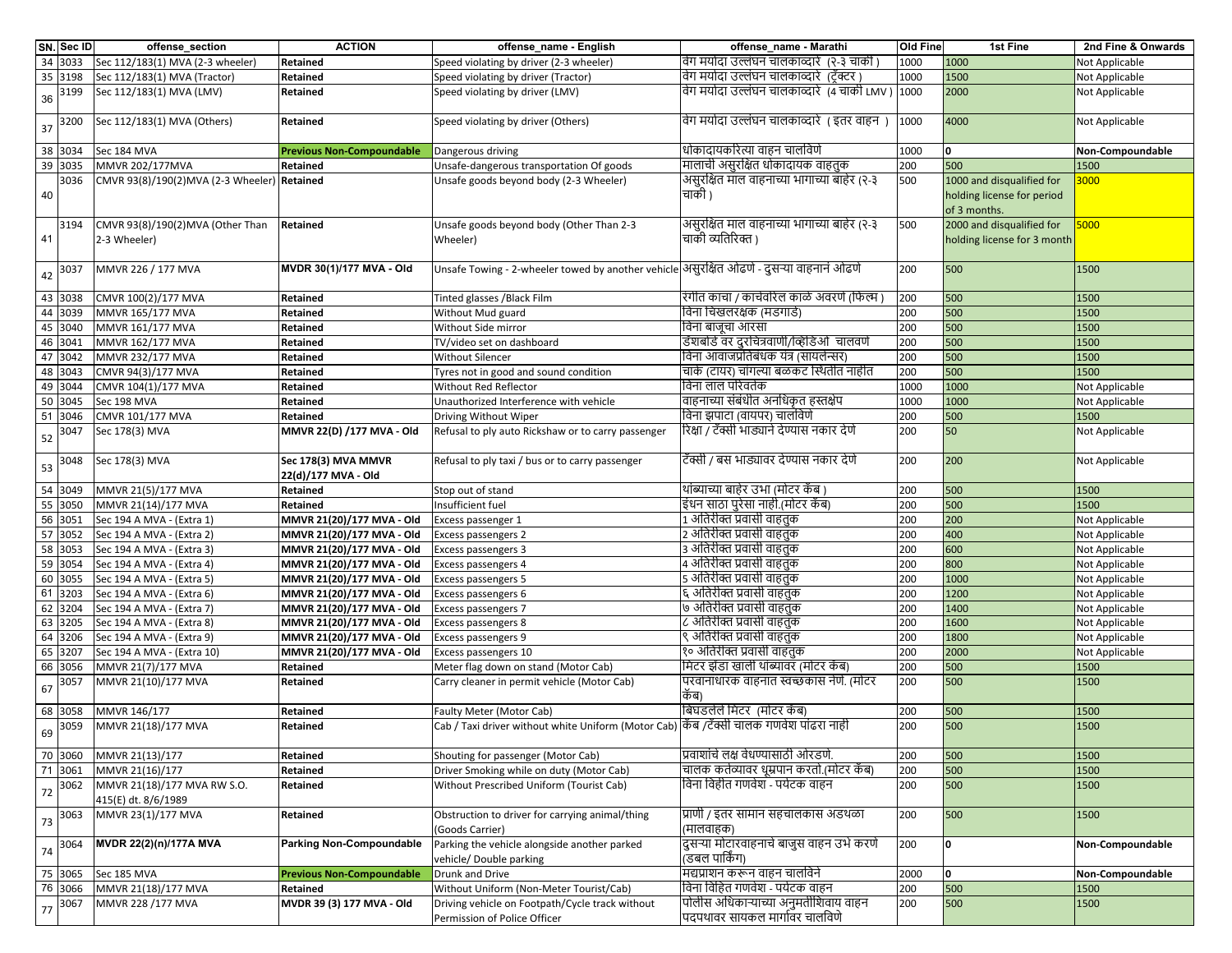|     | SN. Sec ID | offense_section                             | <b>ACTION</b>                   | offense_name - English                                                                                                    | offense_name - Marathi                                                                                        | Old Fine | 1st Fine                                                               | 2nd Fine & Onwards |
|-----|------------|---------------------------------------------|---------------------------------|---------------------------------------------------------------------------------------------------------------------------|---------------------------------------------------------------------------------------------------------------|----------|------------------------------------------------------------------------|--------------------|
| 78  | 3068       | Sec 5/180 MVA                               | Retained                        | Permitting Driver to Drive MV Without License<br>(Owner)                                                                  | विना अनुज्ञापत्र चालकास वाहन चालविण्यास<br>परवानगी देणे (मालक)                                                | 500      | 5000                                                                   | Not Applicable     |
|     | 79 3069    | Sec 39/192(1) MVA                           | Retained                        | Without valid Registration Any Vehicle (Driver)                                                                           | विना वैध नोंदणी - दुचाकी (चालक )                                                                              | 1000     | 2000                                                                   | 5000               |
|     | 80 3070    | Sec 130(1)/177 MVA                          | Retained                        | Failed to Produce valid License                                                                                           | वैध अनुज्ञापत्र (लायसन) सादर केली नाही                                                                        | 200      | 500                                                                    | 1500               |
|     | 81 3071    | Sec 146/196 MVA                             | Retained                        | Without valid Insurance                                                                                                   | विना वैध विमा प्रमाणपत्र (चालक )                                                                              | 300      | 2000                                                                   | 4000               |
| 82  | 3072       | CMVR 139/177 MVA                            | Retained                        | Failed to Produce Documents Within 15 Days of<br>Demand in Writing                                                        | लेखी मागणीच्या १५ दिवसाच्या आत दस्तऐवज<br>सादर केले नाहीत                                                     | 200      | 500                                                                    | 1500               |
| 83  | 3073       | MMVR 134(1)/177 MVA                         | Retained                        | Advertisement on transport MV w/o RTO permission परिवहन (ट्रान्सपोर्ट) वाहनावर जाहिरात विना आर  200                       | टिी ओ परवानगी                                                                                                 |          | 500                                                                    | 1500               |
| 84  | 3074       | MMVR134(6)/177 MVA                          | Retained                        | Using word / figure / drawing / sticker on vehicle<br>(press / police / polite / advocate / etc.) on non-<br>transport MV | नॉन ट्रॅन्सपोर्ट वाहनावर शब्द आकृती चित्र<br>चिटकविलेले (प्रेस, पोलीस, पोलाईट, ॲडव्होकेट,<br>इ.) वापर करणे    | 200      | 500                                                                    | 1500               |
| 85  | 3075       | CMVR 119 (2)/ 177 MVA                       |                                 | MVDR 23(4)(d)/177 MVA - Old Vehicle creating undue noise or alarming sound<br>when in motion                              | वाहन चालू असताना अनावश्यक आवाज किंवा<br>भयसुचक आवाज                                                           | 200      | 500                                                                    | 1500               |
| 86  | 3076       | MMVR 239/177 MVA                            | Retained                        | Jumping signal                                                                                                            | संकेतक ओलांडणे (जम्पिंग सिग्नल)                                                                               | 200      | 500                                                                    | 1500               |
| 87  | 3077       | Sec 179 (1) MVA                             | Retained                        | Disobedience of Police order /direction                                                                                   | पोलिस आदंश निर्देशाचे अनुपालन न करणे                                                                          | 500      | 750                                                                    | Not Applicable     |
| 88  | 3078       | Sec 190 (2) MVA (2-3 Wheeler)               | Retained                        | Road safety standards violation (2-3 Wheeler)                                                                             | रस्ते सुरक्षा मानके भंग (२-३ चाकी )                                                                           | 500      | 1000 and disqualified for<br>holding license for period<br>of 3 months | 000                |
| 89  | 3195       | Sec 190 (2) MVA (Other than 2-3<br>Wheeler) | Retained                        | Road safety standards violation (Other than 2-3<br>Wheeler)                                                               | रस्ते सुरक्षा मानके भंग (२-३ चाकी व्यतिरिक्त )                                                                | 500      | 2000 and disqualified for<br>holding license for period<br>of 3 months | 5000               |
| 90  | 3079       | CMVR 102(2)/177 MVA                         | Retained                        | Without Red Tail Lamp or light                                                                                            | विना लाल पिछाडी दिवा किंवा प्रकाश                                                                             | 1000     | 1000                                                                   | Not Applicable     |
| 91  | 3080       | <b>MMVR 4/177 MVA</b>                       | Retained                        | Valid Badge not in the name of HMV passenger<br>carrier driver                                                            | वैध बिल्ला नावावर नसणे - अवजड प्रवासी वाहन<br>चालक                                                            | 200      | 500                                                                    | 1500               |
| 92  | 3081       | MVDR 22(2)(c)/177A MVA                      | Parking Non-Compoundable        | Parking the vehicle on footpath / cycle track & zebra<br>crossing                                                         | पिदपथावर दुचाकी मार्गावर आणि पादचारी<br>सदरणीवर वाहन उभे करणे                                                 | 200      | O                                                                      | Non-Compoundable   |
| 93  | 3082       | MVDR22(2)(b)/177A MVA                       | <b>Parking Non-Compoundable</b> | Parking Vehicle on main road where notified speed<br>limit is 50KM per hour or more                                       | ५० किमी वेग मर्यादा असलेल्या रस्त्यावर वाहन<br>उभे करणे                                                       | 200      | 0                                                                      | Non-Compoundable   |
| 94  | 3083       | MVDR 22(2)(I)/177A MVA                      | <b>Parking Non-Compoundable</b> | Parking the vehicle opposite another MV or as<br>obstruction to other vehicle                                             | दुसऱ्या मोटारवाहनाच्या समोर वाहन उभे करणे                                                                     | 200      | <sup>0</sup>                                                           | Non-Compoundable   |
| 95  | 3084       | <b>MVDR 22(2)(s)/177A MVA</b>               | <b>Parking Non-Compoundable</b> | Parking the vehicle in "No Parking" area                                                                                  | ''उभे करू नये '' क्षेत्रात वाहन उभे करणे                                                                      | 200      |                                                                        | Non-Compoundable   |
| 96  | 3085       | MVDR 22(2)(k)/177A MVA                      | <b>Parking Non-Compoundable</b> | Parking the vehicle away from the edge of the<br>footpath                                                                 | पदपथाच्या किनाऱ्यापासुन दुर वाहन उभे करणे                                                                     | 200      |                                                                        | Non-Compoundable   |
| 97  | 3086       | MVDR 22(2)(f)/177A MVA                      | <b>Parking Non-Compoundable</b> | Parking the vehicle near bus stop / at educational<br>institution / hospital entry or if blocking traffic sign            | बस थांबा, शैक्षणिक संस्था, रूग्णालय<br>प्रवेशद्वारावर किंवा वाहतूक चिन्हास अडथळा<br>अशा प्रकारे वाहन उभे करणे | 200      | $\Omega$                                                               | Non-Compoundable   |
| 98  | 3087       | MMVR 249/177 MVA                            | Retained                        | HMV without cleaner                                                                                                       | अवजड वाहन स्वच्छकाशिवाय (क्लीनर)                                                                              | 200      | 500                                                                    | 1500               |
| 99  | 3088       | <b>CMVR 51/177 MVA</b>                      | Retained                        | Registration Number or Letters Not as Per<br><b>Prescribed Measurement</b>                                                | नोंदणी क्रमांक विहीत मोजमापात नाही.                                                                           | 200      | 500                                                                    | 1500               |
| 100 | 3089       | CMVR 50 / 177 MVA                           | MVDR 36(3)/177 MVA - Old        | Displaying / inscribing or writing letter / word /<br>figure / picture or symbol on number plate                          | शब्द आकृती चित्र किंवा निशानी क्रमांक<br>फलकावर प्रदर्शित करणे किंवा लिहणे                                    | 200      | 500                                                                    | 1500               |
| 101 |            | 3090 CMVR 50/177 MVA                        | Retained                        | Visibility of number plate on front and rear of<br>vehicle                                                                | वाहनाचा पुढील व मार्गील क्रमांक फलक<br>दृष्यमानता                                                             | 200      | 500                                                                    | 1500               |
|     | 102 3091   | CMVR 50/177 MVA                             | Retained                        | Number Plate of Transport Vehicle Not Displayed at<br><b>Four Places</b>                                                  | पिरिवहन वाहनाचा क्रमांक फलक वाहनाच्या<br>चारही बाजूस प्रदर्षित नाही.                                          | 200      | 500                                                                    | 1500               |
| 103 | 3092       | <b>CMVR 50/177 MVA</b>                      | Retained                        | Registration Number of Taxi Not Painted On Dash<br>Board                                                                  | नोंदणी क्रमांक टॅक्सीच्या डॅषबोर्डवर रंगवलेला<br>नाही                                                         | 200      | 500                                                                    | 1500               |
| 104 | 3093       | CMVR 50/177 MVA                             | Retained                        | Trailers Rear Side Number Plate Not Displayed                                                                             | टेलरच्या पाठीमांगील क्रमांक फलक प्रदर्शित नाही  200                                                           |          | 500                                                                    | 1500               |
| 105 | 3094       | <b>CMVR 50/177 MVA</b>                      | Retained                        | Number Plate Bears Personnel Name or Pictures or<br>Symbols etc.                                                          | क्रिमांक फलक वैयक्तीक नाव किंवा चित्र किंवा<br>निशाणी इत्यादी धारी असणे                                       | 200      | 500                                                                    | 1500               |
| 106 | 3095       | <b>CMVR 50/177 MVA</b>                      | Retained                        | LMV Number Plate Not at Middle with Illumination                                                                          | हलक्या मोटार वाहनाचा क्रमांक फलक मध्यावर<br>नाही प्रकाषमियरित्या                                              | 200      | 500                                                                    | 1500               |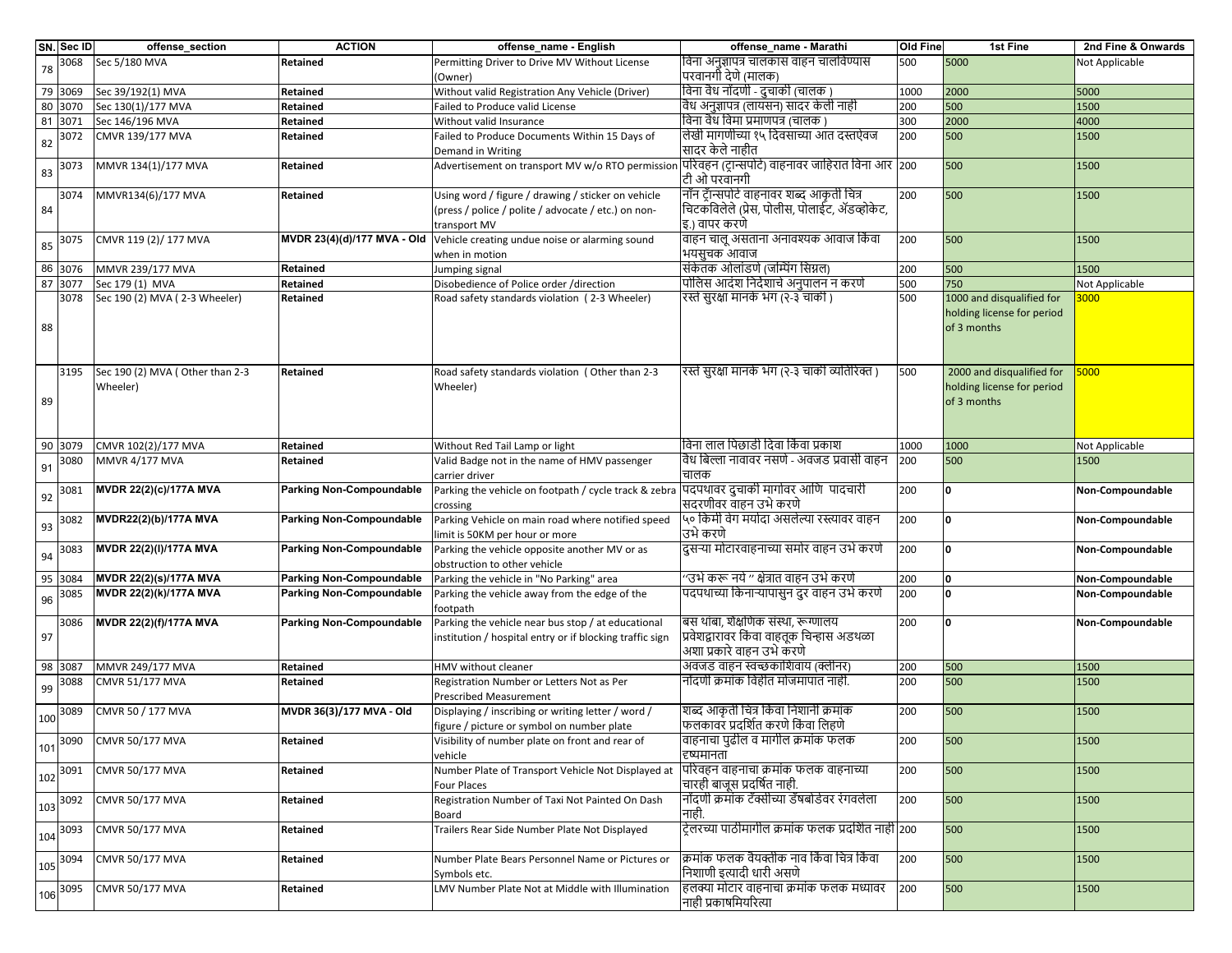|     | SN. Sec ID | offense_section                                        | <b>ACTION</b>                    | offense_name - English                                                                                                    | offense_name - Marathi                                                                                                      | Old Fine | 1st Fine                                                               | 2nd Fine & Onwards    |
|-----|------------|--------------------------------------------------------|----------------------------------|---------------------------------------------------------------------------------------------------------------------------|-----------------------------------------------------------------------------------------------------------------------------|----------|------------------------------------------------------------------------|-----------------------|
| 107 | 3096       | CMVR 50/177 MVA                                        | Retained                         | Rear Side Number Plate of Transport Vehicle Not<br>Illuminated                                                            | परिवहन वाहनाचा पाठीमागील क्रमांक फलक<br>प्रकाशमय नाही                                                                       | 200      | 500                                                                    | 1500                  |
| 108 | 3097       | CMVR 50/177 MVA                                        | Retained                         | Number Plate Letters Not In English And Figures Not<br>In Arabic Numerals                                                 | क्रिमांक फलकावरील अक्षरे इंग्रजी आणि आकडे<br>अरेबिक नसल्यास                                                                 | 200      | 500                                                                    | 1500                  |
|     | 109 3098   | CMVR 50/177 MVA                                        | Retained                         | Number Plate Broken                                                                                                       | तटलेला क्रमांक फलक                                                                                                          | 200      | 500                                                                    | 1500                  |
|     | 3099       | MMVR 229(2)/177 MVA                                    | Retained                         | Unsafe goods beyond body No White reflector disc                                                                          | वाहनाच्या भागाच्या बाहेर मालाची असुरक्षित                                                                                   | 1000     | 1000                                                                   | Not Applicable        |
| 110 |            |                                                        |                                  | & additional Red lamp attached at the rear.                                                                               | वाहतूक, पांढरी परावर्तक चकती आणि अतिरिक्त<br>लाल दिवा पाठीमागे अडकविलेला नाही                                               |          |                                                                        |                       |
| 111 | 3100       | MMVR 20 (1) (ix)/177 MVA                               | Retained                         | Failed to display valid badge(PSV other than M.CAB)                                                                       | विध बिल्ला परिधान केला नाही. (सार्वजनिक सेवा<br>वाहन मोटर कॅब वगळून)                                                        | 200      | 500                                                                    | 1500                  |
|     | 112 3101   | Sec 39/56/192(1) MVA                                   | Retained                         | Without valid fitness certificate (Driver)                                                                                | विना वैध योग्यता प्रमाणेपत्र (दुचाकी) (ड्रायव्हर)                                                                           | 1000     | 2000                                                                   | 5000                  |
|     | 113 3102   | Sec 39/56/192(1) MVA                                   | Retained                         | Without valid fitness certificate (Owner)                                                                                 | विना वैध योग्यता प्रमाणपत्र (दुचाकी) (मालक)                                                                                 | 1000     | 2000                                                                   | 5000                  |
|     | 114 3103   | CMVR 50/177 MVA                                        | Retained                         | Number Plate with Unauthorized Colour                                                                                     | अनधिकृत रंगाचा क्रमांक फलक                                                                                                  | 200      | 500                                                                    | 1500                  |
|     | 115 3104   | CMVR 50/177 MVA                                        | Retained                         | Registration Number not In Four Digits                                                                                    | नोंदणी क्रमांक चार आकडी नाही                                                                                                | 200      | 500                                                                    | 1500                  |
| 116 | 3105       | CMVR 50/177 MVA                                        | Retained                         | Number Plate of Motor Cycle Not Parallel to Handle<br>Bar                                                                 | मोटार सायकलचा क्रमांक फलक हॅण्डल बारला<br>समांतर नाही                                                                       | 200      | 500                                                                    | 1500                  |
| 117 | 3106       | CMVR 93(8) (iv)/190(2) MVA (2-3<br>Wheeler)            | Retained                         | Load extends to height beyond Limits/projection of<br>load (2-3 Wheeler)                                                  | गादीवर निर्धारित उंची पेक्षा जास्त सामान लोड<br>किरणे (२-३ चाकी) इतरत्र                                                     | 500      | 1000 and disqualified for<br>holding license for period<br>of 3 months | 3000                  |
| 118 | 3196       | CMVR 93(8) (iv)/190(2) MVA (Other<br>than 2-3 Wheeler) | Retained                         | Load extends to height beyond Limits/projection of<br>load (Other than 2-3 Wheeler)                                       | गादीवर निर्धारित उंची पेक्षा जास्त सामान लोड<br>करणे (२-३ चाकी व्यतिरिक्त)                                                  | 500      | 2000 and disqualified for<br>holding license for period<br>of 3 months | 5000                  |
| 119 | 3107       | CMVR 125 RW S.O. 1365(E) Dt.<br>19/12/2004 / 177 MVA   | Retained                         | Right side door not locked - Rickshaw                                                                                     | रिक्षाचा उजवा दरवाजा बंद नाही किंवा उजव्या<br> दाराला कुलूप नाही                                                            | 200      | 500                                                                    | 1500                  |
|     | 120 3108   | MMVR 21(18)/177 MVA                                    | Retained                         | Without Cab Drivers I-Card (All Cab)                                                                                      | विना कॅब चालक ओळखपत्र                                                                                                       | 200      | 500                                                                    | 1500                  |
|     | 121 3109   | MMVR 21(19)/177 MVA                                    | Retained                         | Unclean vehicle (Motor Cab)                                                                                               | अस्वच्छ वाहन (मोटर कॅब)                                                                                                     | 200      | 500                                                                    | 1500                  |
| 122 | 3110       | Sec 66 (I) r/w Sec 192 (A) MVA                         | Retained                         | Without valid permit (Driver & owner or person in<br>charge of the vehicle)                                               | विध परवान्याशिवाय (चालक आणि मालक किंवा<br>वाहनाचा ताबेधारक)                                                                 | 5000     | 10000                                                                  | <b>Not Applicable</b> |
|     | 123 3111   | Sec 190(1) MVA                                         | <b>Previous Non-Compoundable</b> | Driving of defective motor vehicle                                                                                        | सदोष मोटारवाहन चालविणे                                                                                                      | 250      | n                                                                      | Non-Compoundable      |
| 124 |            | 3112 Sec 190 (3) MVA                                   | <b>Previous Non-Compoundable</b> | Carrying Hazardous or Dangerous Goods in<br>contravention to the MV ACT and CMVR Provision                                | मोटार वाहन कायदा व केंद्रीय मोटार वाहन नियम<br>यांचे उल्लंघन करून धोकादायक / घातक वस्तु<br>वाहून नेणे                       | 3000     | ١o                                                                     | Non-Compoundable      |
| 125 | 3113       | Sec 197 MVA                                            | <b>Previous Non-Compoundable</b> | Custody of Motor Vehicle without consent of Owner<br>or Removal of Vehicle without legal authority                        | कायदेशिर अधिकार नसल्यास मालकाच्या<br>संमतीशिवाय मोटार वाहनाचा वापर करणे                                                     | 500      | ١o                                                                     | Non-Compoundable      |
|     | 126 3114   | MVDR 22(2)(s)/177A MVA                                 | <b>Parking Non-Compoundable</b>  | No Parking                                                                                                                | वाहन लावण्यास मनाई                                                                                                          | 200      | <b>O</b>                                                               | Non-Compoundable      |
|     | 127 3115   | CMVR 103/177 MVA                                       | Retained                         | Driving Without indicator                                                                                                 | विना दर्शक (इंडिकेटर) चालविणे                                                                                               | 200      | 500                                                                    | 1500                  |
| 128 | 3116       | MMVR 236/177 MVA                                       | MVDR 36(4)/177 MVA - Old         | Hiding fully/partly number plate by placing<br>load/other goods/                                                          | भार किंवा इतर मालामुळे क्रमांक फलक पुणेतः<br>किंवा अंशतः थोडासा दडविणे                                                      | 200      | 500                                                                    | 1500                  |
| 129 | 3117       | CMVR 50 / 177 MVA                                      | MVDR 36(1)/177 MVA - Old         | Driving or parking vehicle on public road<br>without number plate (Vehicle registered but<br>Number plate not displayed.) | क्रमांक फलक धारण न केलेले वाहन सार्वजनीक<br>ठिकाणी चालविणे, उभे करणे.                                                       |          | 500                                                                    | 1500                  |
| 130 | 3118       | MMVR134(1)/177 MVA                                     | Retained                         | Using word / figure / drawing / sticker on vehicle<br>(press / police / polite / advocate / etc.) on<br>transport MV      | ट्रॅान्सपोर्ट वाहनावर शब्द आकृती चित्र<br>चिटकविलेले (प्रेस,पोलीस, पोलाईट, ॲडव्होकेट,<br>इ.) वापर करणे                      | 200      | 500                                                                    | 1500                  |
| 131 | 3119       | MVDR 37 (2) 177A MVA                                   | 177A                             | NO use of mobile phone by trainer while training<br>learner driver                                                        | शिकवू चालकास प्रशिक्षित करणाऱ्या प्रशिक्षकाने<br>प्रशिक्षणादरम्यान भ्रमणध्वनीचा वापर करू नये                                | 200      | <b>O</b>                                                               | Non-Compoundable      |
|     | 132 3120   | CMVR 3 (b)/177 MVA                                     | Retained                         | Learner Driver not accompanied with trainer                                                                               | शिकाव् चालकासोबत प्रशिक्षक नाही                                                                                             | 200      | 500                                                                    | 1500                  |
| 133 | 3121       | MMVR 224/190 (2) MVA (2-3 wheeler) Retained            |                                  | Restrictions on driving with gear disengaged/<br>Driving with neutral gear in ghats. (2-3 wheeler)                        | तरफा संच (गिअर) मोकळा ठेउन वाहन<br>चालविण्यावर मनाई /तरफासंच (गिअर) मोकळा<br>ठिऊन (न्युट्रल) घाटात वाहन चालविणे (२-३ चाकी ) | 500      | 1000 and disqualified for<br>holding license for period<br>of 3 months | 3000                  |
|     |            |                                                        |                                  |                                                                                                                           |                                                                                                                             |          |                                                                        |                       |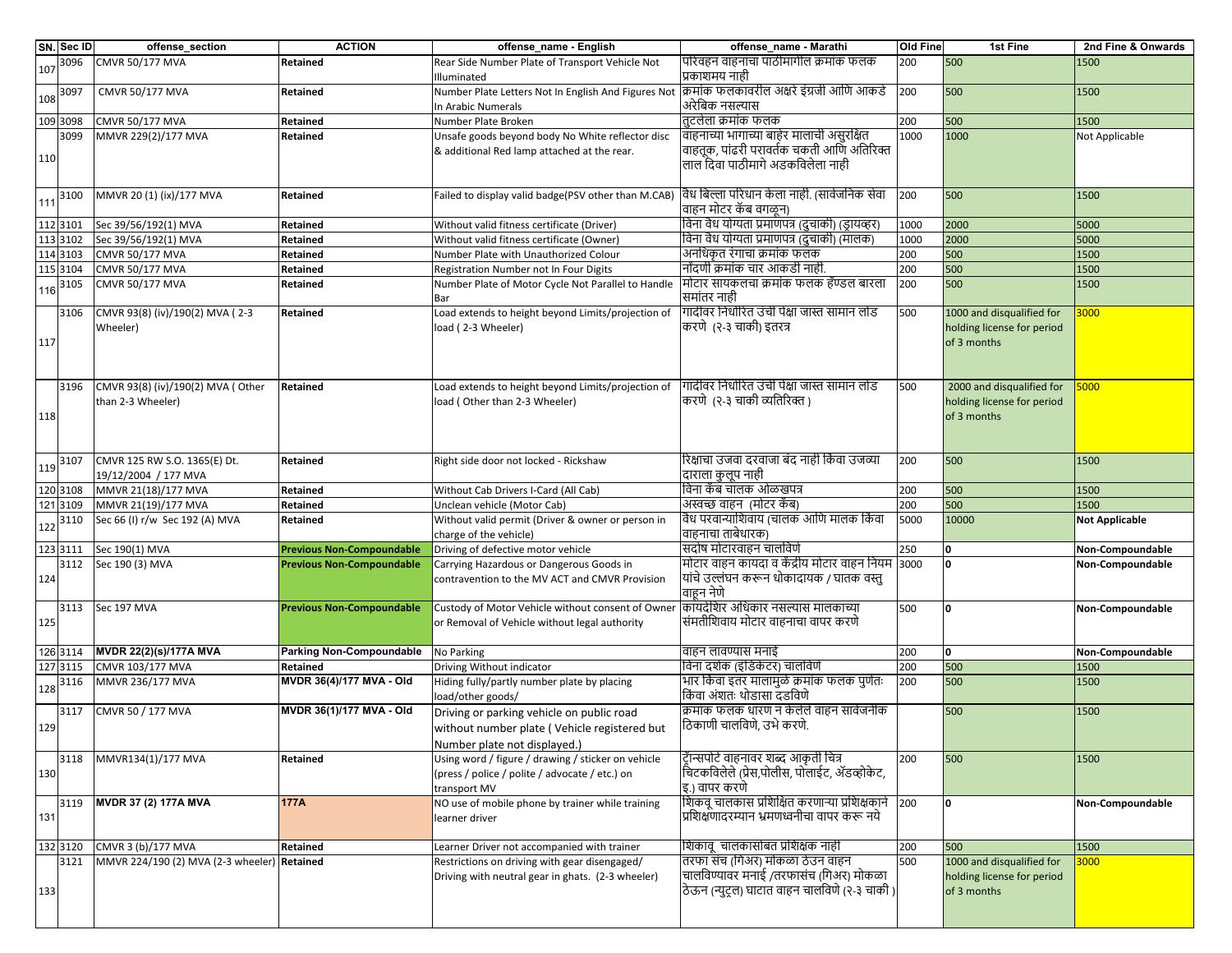|     | SN. Sec ID | offense_section                  | <b>ACTION</b>                   | offense_name - English                                       | offense name - Marathi                                    | <b>Old Fine</b> | 1st Fine                   | 2nd Fine & Onwards |
|-----|------------|----------------------------------|---------------------------------|--------------------------------------------------------------|-----------------------------------------------------------|-----------------|----------------------------|--------------------|
|     | 3197       | MMVR 224/190 (2) MVA (Other than | Retained                        | Restrictions on driving with gear disengaged/                | तरफा संच (गिअर) मोकळा ठेउन वाहन                           | 500             | 2000 and disqualified for  | 000                |
|     |            | 2-3 wheeler)                     |                                 | Driving with neutral gear in ghats. (Other than 2-3          | चालविण्यावर मनाई /तरफासंच (गिअर) मोकळा                    |                 | holding license for period |                    |
| 134 |            |                                  |                                 | wheeler)                                                     | ठेऊन (न्युट्रल) घाटात वाहन चालविणे (२-३ चाकी              |                 | of 3 months                |                    |
|     |            |                                  |                                 |                                                              | व्यतिरिक्त )                                              |                 |                            |                    |
|     |            |                                  |                                 |                                                              |                                                           |                 |                            |                    |
|     | 3122       | Sec 84 (G)r/w 177 MVA            | Retained                        | Permit Holder MV - Name and Address of the                   | परवाना धारी प्रत्येक वाहनावर                              | 200             | 500                        | 1500               |
| 135 |            |                                  |                                 | operator not painted or firmly affixed to every              | सेवाचालकाचे(ऑपरेटर) नाव व पत्ता रंगविलेले                 |                 |                            |                    |
|     |            |                                  |                                 | vehicle                                                      | किंवा पक्का बसविला पाहिजे.                                |                 |                            |                    |
|     | 3123       | MVDR 22(2)(a)/177A MVA           | <b>Parking Non-Compoundable</b> | Parking the vehicle where stopping                           | थांबणे प्रतिबंधीत ठिकाणी वाहन उभे करणे /                  | 200             | O                          | Non-Compoundable   |
| 136 |            |                                  |                                 | prohibited/Vehicle abandoned on road                         | रस्त्यावर वाहन सोडुन देणे                                 |                 |                            |                    |
|     | 137 3124   | MVDR 22(2)(g)/177A MVA           | <b>Parking Non-Compoundable</b> | Parking the vehicle in a tunnel                              | बोगद्यात वाहन उभे करणे                                    | 200             | 0                          | Non-Compoundable   |
|     | 138 3125   | <b>MVDR 22(2)(h)/177A MVA</b>    | <b>Parking Non-Compoundable</b> | Parking the vehicle in bus lane                              | बिस मार्गिकेत वाहन उभे करणे                               | 200             | O                          | Non-Compoundable   |
|     | 3126       | MVDR 22(2)(i)/177A MVA           | <b>Parking Non-Compoundable</b> | Parking the vehicle in front of entrance or exit of          | मालमत्ता आगमन किंवा निर्गमन व्दारा समोर                   | 200             | O                          | Non-Compoundable   |
| 139 |            |                                  |                                 | property                                                     | वाहन उभे करणे.                                            |                 |                            |                    |
|     | 3127       | MVDR 22(2)(m)/177A MVA           | <b>Parking Non-Compoundable</b> | Parking the vehicle obstructing other vehicle or             | दुसऱ्या मोटारवाहनास अडथळा होईल असे वाहन 200               |                 | <sup>0</sup>               | Non-Compoundable   |
| 140 |            |                                  |                                 | cause inconvenience to any person                            | उँभेे करणे किंवा इतर व्यक्तिंना असुविधा होईल              |                 |                            |                    |
|     |            |                                  |                                 |                                                              | असे वाहन उभे करणे.                                        |                 |                            |                    |
|     | 3128       | MVDR22(2)(d)/177A MVA            | <b>Parking Non-Compoundable</b> | Parking Vehicle within 50 mtr from the edge of               | चौक किंवा छेद रस्त्याच्या किनायोच्या ५० मीटर              | 200             | 0                          | Non-Compoundable   |
| 141 |            |                                  |                                 | Junction or inter section                                    | आत वाहन उभे करणे                                          |                 |                            |                    |
|     | 3129       | MVDR22(2)(j)/177A MVA            | Parking Non-Compoundable        | Park Vehicle on Continuous yellow line Painted on            | सलग अखंडित पिवळ्या रंगाचा पट्टा आखलेला                    | 200             | O                          | Non-Compoundable   |
| 142 |            |                                  |                                 | curve side on Road                                           | असता तेथे वाहन ऊभे करणे                                   |                 |                            |                    |
|     | 3130       | MVDR 22(2)(0)/177A MVA           | <b>Parking Non-Compoundable</b> | Park Vehicle in permitted parking place beyond               | निर्देशित वेळेनंतर वाहन उभे करणे                          | 200             | O                          | Non-Compoundable   |
| 143 |            |                                  |                                 |                                                              |                                                           |                 |                            |                    |
|     |            | MVDR 22(2) (P)/177A MVA          | <b>Parking Non-Compoundable</b> | permitted time limit                                         | उभे केलेले वाहन हे विशिष्ठ वर्गासाठीच्या                  |                 | $\Omega$                   |                    |
| 144 | 3131       |                                  |                                 | Parked vehicle is other than permitted specified             | परवाणगीपैकी नाही.                                         | 200             |                            | Non-Compoundable   |
|     |            | MVDR 22(2) (R)/177A MVA          | <b>Parking Non-Compoundable</b> | Category<br>Not Parking Vehicle as designated in parking lot | उभे करण्यासाठीच्या गटासाठी निर्देशित केल्या               |                 |                            |                    |
| 145 | 3132       |                                  |                                 |                                                              |                                                           | 200             | O                          | Non-Compoundable   |
|     |            |                                  |                                 |                                                              | प्रकारे वाहन उभे केले नाही<br>विध पीयुसीसी सादर केली नाही |                 |                            |                    |
|     | 146 3133   | CMVR 115 (7)/177 MVA             | Retained                        | Failed to produce valid PUCC                                 | वैध अनुज्ञापत्र सादर केले नाही. पीएसव्ही                  | 200             | 500                        | 1500               |
|     | 3134       | MMVR 20 (1) (xvi)/177 MVA        | Retained                        | Failed to produce valid driving license on demand            |                                                           | 200             | 500                        | 1500               |
| 147 |            |                                  |                                 | (public service vehicle) Driver permitted to produce         | चालकास अनुज्ञापत्र सादर करण्यास 48 तासांची                |                 |                            |                    |
|     |            |                                  |                                 | within 48 hours of demand                                    | सवलत आहे                                                  |                 |                            |                    |
|     | 148 3135   | Sec 6(1)/179 MVA                 | Retained                        | Driver found with two licenses in his name                   | चालकाच्या नावे दोन अनुज्ञापत्रे आढळुन आली                 | 500             | 750                        | Not Applicable     |
|     | 149 3136   | MVDR 14(5)(d)/177A MVA           | 177A                            | Overtaking on a bend/corner/turning                          | वळणे / कोपरा / वळताना ओव्हरटेक करणे                       | 200             | $\Omega$                   | Non-Compoundable   |
| 150 | 3137       | MVDR 19(2)(ii)/177A MVA          | 177A                            | Overtaking within barriers of a railway crossing             | रेल्वे ओलांडणी प्रतिबंधीत क्षेत्रात ओव्हरटेक करणे  200    |                 | $\Omega$                   | Non-Compoundable   |
|     |            |                                  |                                 |                                                              |                                                           |                 |                            |                    |
|     | 151 3138   | MVDR 22(1)(v)/177A MVA           | <b>Parking Non-Compoundable</b> | Stopping Vehicle on a level Crossing                         | रेल्वे ओलांडणी प्रतिबंधीत क्षेत्रात वाहन थांबविणे         | 200             | O                          | Non-Compoundable   |
| 152 | 3139       | MVDR 14(5)(e)/177A MVA           | 177A                            | Overtaking at junctions/intersections/zebra crossing         | चौक / छेदरस्ता / पादचारी सारणी येथे                       | 200             | O                          | Non-Compoundable   |
|     |            |                                  |                                 |                                                              | ओव्हरटेक करणे                                             |                 |                            |                    |
| 153 | 3140       | MVDR 14(5)(h)/177A MVA           | 177A                            | Overtaking in School/Hospital/Construction Zone              | शाळा / रुग्णालय / बांधकाम क्षेत्र परिसरात                 | 200             | O                          | Non-Compoundable   |
|     |            |                                  |                                 | area                                                         | ओव्हरटेक करणे                                             |                 |                            |                    |
| 154 | 3141       | <b>MVDR 14(7)/177A MVA</b>       | 177A                            | Giving right turn indicator to following vehicle for         | ओव्हरटेक करण्यासाठी उजवा दर्शक देणे                       | 200             | O                          | Non-Compoundable   |
|     |            |                                  |                                 | overtaking                                                   |                                                           |                 |                            |                    |
| 155 | 3142       | MVDR 22(1)(ix)/177A MVA          | <b>Parking Non-Compoundable</b> | Stopping the vehicle at mandatory "No stopping"              | थांबू नये (नो स्टोपिंग) या आज्ञाधारक चिन्ह                | 200             | O                          | Non-Compoundable   |
|     |            |                                  |                                 | sign                                                         | असलेल्या ठिकाणी वाहन थांबविणे                             |                 |                            |                    |
|     | 156 3143   | MVDR 20(2)/177A MVA              | 177A                            | Overtaking/U-Turn/drive backward in a tunnel                 | बोगद्यात ओव्हरटेक / यु वळण / मार्ग चालविणे                | 200             |                            | Non-Compoundable   |
| 157 | 3144       | MVDR 20 (3)/177A MVA             | <b>Parking Non-Compoundable</b> | Parking/Stopping vehicle in a tunnel without                 | बोगद्याजवळ सबळ कारणाशिवाय वाहन थांबविणे  200              |                 |                            | Non-Compoundable   |
|     |            |                                  |                                 | genuine reason                                               | / उभे करणे                                                |                 |                            |                    |
|     | 158 3145   | MVDR 22(1)(i)/177A MVA           | <b>Parking Non-Compoundable</b> | Stopping the vehicle at narrow road                          | अरुंद रस्त्यावर वाहन थांबविणे                             | 200             | O                          | Non-Compoundable   |
|     | 159 3146   | MVDR 22(1) (ii)/177A MVA         | <b>Parking Non-Compoundable</b> | Stopping the vehicle near or on a sharp bend                 | तिष्णि वळणावर किंवा जवळ वाहन थांबविणे.                    | 200             |                            | Non-Compoundable   |
| 160 | 3147       | <b>MVDR 22(1) (iii)/177A MVA</b> | <b>Parking Non-Compoundable</b> | Stopping Vehicle in an acceleration /Deceleration            | चिढण / उतार मार्गिकेत वाहन थांबविणे                       | 200             |                            | Non-Compoundable   |
|     |            |                                  |                                 | lane                                                         |                                                           |                 |                            |                    |
| 161 | 3148       | MVDR 22(1)(iv)/177A MVA          | <b>Parking Non-Compoundable</b> | Stopping the vehicle on 5 meters before pedestrian           | पादचारी सारणी  पासुन पाच मिटर  अंतराच्या                  | 200             | 0                          | Non-Compoundable   |
|     |            |                                  |                                 | crossing                                                     | आत वाहन थांबविणे                                          |                 |                            |                    |
|     | 3149       | MMVR 162 / 177 MVA               | <b>MVDR 5(11)/177 MVA - Old</b> | Driver found watching digital motion                         | वाहन चालवताना चालक अंकात्मक (डिजिटल)                      | 200             | 500                        | 1500               |
| 162 |            |                                  |                                 | pictures/videos while driving (Except route                  | चलचित्र विडीओ पाहताना आढळला                               |                 |                            |                    |
|     |            |                                  |                                 | navigation)                                                  |                                                           |                 |                            |                    |
|     | 3150       | MVDR 22(1)(vi)/177A MVA          | <b>Parking Non-Compoundable</b> | Stopping Vehicle 5 Mtrs or less before light signal or       | ''मार्ग द्या'' (गिव वे) '' थांबा चिन्ह'' (स्टॉप साईन)     | 200             | 0                          | Non-Compoundable   |
| 163 |            |                                  |                                 | "GIVE WAY" or "STOP SIGN"                                    | किंवा प्रकाश संकेत (लाईट सिग्नल) च्या पाच                 |                 |                            |                    |
|     |            |                                  |                                 |                                                              | मिटर अंतराचे आत वाहन थांबविणे.                            |                 |                            |                    |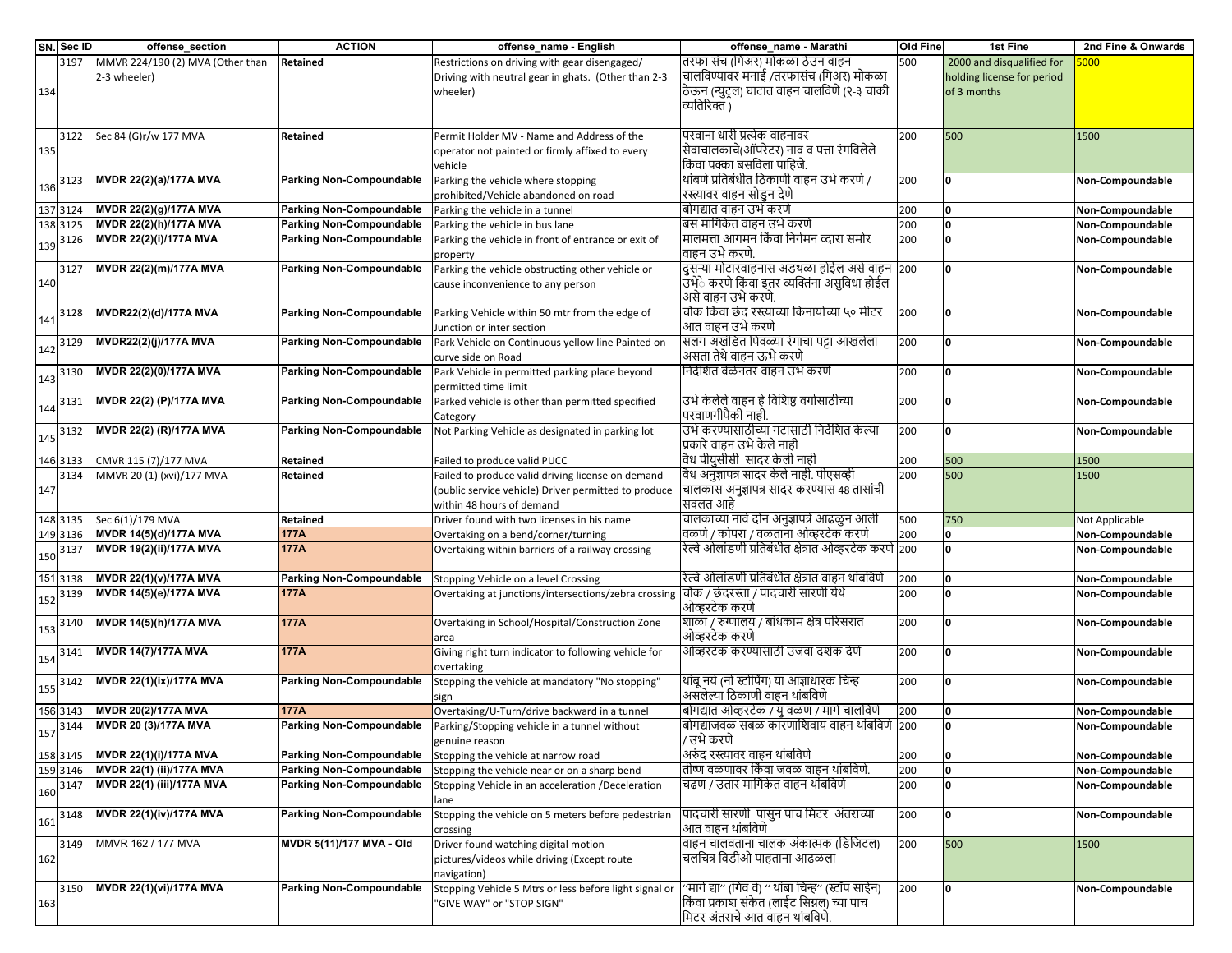|     | SN. Sec ID | offense_section                            | <b>ACTION</b>                   | offense_name - English                                                                                                                                                                                                                           | offense_name - Marathi                                                                                              | <b>Old Fine</b> | 1st Fine | 2nd Fine & Onwards |
|-----|------------|--------------------------------------------|---------------------------------|--------------------------------------------------------------------------------------------------------------------------------------------------------------------------------------------------------------------------------------------------|---------------------------------------------------------------------------------------------------------------------|-----------------|----------|--------------------|
| 164 | 3151       | MVDR 22(1)(vii)/177A MVA                   | <b>Parking Non-Compoundable</b> | Stopping the vehicle at bus stand when vehicle is<br>other than bus                                                                                                                                                                              | बिस थांब्यावर बस व्यतिरीक्त इतर वाहने थांबविणे                                                                      | 200             | O        | Non-Compoundable   |
|     | 165 3152   | <b>MVDR 22(1)(viii)/177A MVA</b>           | Parking Non-Compoundable        | Stopping Vehicle on yellow box marked on road                                                                                                                                                                                                    | रिस्त्यावर पिवळ्या पेटीत (बॉक्स) वाहन थांबविणे                                                                      | 200             | O        | Non-Compoundable   |
| 166 | 3153       | MMVR 237 / 177 MVA                         | MVDR 7(1) (a)/177 MVA - Old     | Not Stopping before stop line                                                                                                                                                                                                                    | थांबा रेषा (स्टॉप लाईन) अंगोदर वाहन थांबविले<br>नाही                                                                | 200             | 500      | 1500               |
| 167 | 3154       | MMVR 23(1) / 177 MVA                       | MVDR 32(2)/177 MVA - Old        | Excess number of persons sitting in cabin of goods<br>carriage                                                                                                                                                                                   | मालवाहु चालकाच्या खोलीत (कॅंबीन) अतिरीक्त<br>इसम बसलेले                                                             | 200             | 500      | 1500               |
|     | 168 3155   | MMVR 20 (1) (x)/177 MVA                    | Retained                        | Unclean vehicle (public service vehicle)                                                                                                                                                                                                         | अस्वच्छ वाहन (सार्वजनिक सेवा वाहन)                                                                                  | 200             | 500      | 1500               |
| 169 | 3156       | MVDR 4(5) 6(2)/177A MVA                    | <b>177A</b>                     | Heavy vehicles continuously driving in right lane                                                                                                                                                                                                | अवजड वाहन अखंडित उजव्या मार्गिकेतून<br>चालविणे                                                                      | 200             | 0        | Non-Compoundable   |
| 170 | 3157       | Sec 194 B (2) MVA                          | MVDR 5(8)/177 MVA - Old         | Child up to 14 years age not provided seat with<br>appropriate child restraint system                                                                                                                                                            | चौदा वर्षापर्यतच्या वयाच्या बालकास अटकाव<br>व्यवस्थेसह बैठक पुरवण्यात आलेली नाही                                    | 200             | 200      | Not Applicable     |
|     | 171 3158   | MMVR 231 (1) / 177 MVA                     | MVDR 5(10)/177 MVA - Old        | Loud music played in vehicle                                                                                                                                                                                                                     | वाहनात मोठ्या आवाजात संगीत लावणे                                                                                    | 200             | 500      | 1500               |
| 172 | 3159       | <b>MVDR 6(4)/177A MVA</b>                  | 177A                            | Driver crossing white/yellow Solid lane lines at time<br>of overtaking                                                                                                                                                                           | ओव्हरटेक करताना चालक पांढरी / पिवळी<br>अखंडित रेषा ओलांडतो                                                          | 200             | O        | Non-Compoundable   |
|     | 173 3160   | <b>MVDR 11(1)/177A MVA</b>                 | 177A                            | Turning left/right without hand signal indication                                                                                                                                                                                                | हाताने संकेत न करता डावे / उजवे वळण घेणे                                                                            | 200             | 0        | Non-Compoundable   |
|     | 3161       | <b>MVDR 16(4)/177A MVA</b>                 | <b>177A</b>                     | Driving slowly without good and sufficient reason to                                                                                                                                                                                             | सिबळ कारणाशिवाय वाहन हळू चालवून                                                                                     | 200             | ٥        | Non-Compoundable   |
| 174 |            |                                            |                                 | impede normal traffic flow                                                                                                                                                                                                                       | वाहतूकिस अडथळा केला                                                                                                 |                 |          |                    |
| 175 | 3162       | <b>MVDR 17(2)/177A MVA</b>                 | <b>177A</b>                     | Applying sudden brake without genuine reason                                                                                                                                                                                                     | विना कारण अचानक गती रोधकाचा (ब्रेक) वापर<br>केला                                                                    | 200             | O        | Non-Compoundable   |
| 176 | 3163       | MMVR 233/177 MVA                           | MVDR 18(1)(2)/177 MVA - Old     | Restrictions on driving backwards/in reverse<br>direction                                                                                                                                                                                        | वाहन पाठिमागे घेण्याबाबत निर्बंध. उलट दिशेने                                                                        | 200             | 500      | 1500               |
| 177 | 3164       | MMVR 233/177 MVA                           | MVDR 18/177 MVA - Old           | Driving backwards/in reverse direction on road/in a<br>parking/any other public place                                                                                                                                                            | रिस्त्यात / उभे केलेल्या ठिकाणी / सार्वजनिक<br>ठिकाणी वाहन पाठीमागे उलट दिशेने चालवणे                               | 200             | 500      | 1500               |
| 178 | 3165       | CMVR 109 / 177 MVA                         | MVDR 31(3) (i)/177 MVA - Old    | Driving vehicle with parking light on                                                                                                                                                                                                            | वाहन उभे करण्याचे दिवे प्रदिप्त असता वाहन<br>चालविणे                                                                | 200             | 500      | 1500               |
|     | 179 3166   | MMVR 108/177 MVA                           | Retained                        | Carriage of persons in goods vehicle                                                                                                                                                                                                             | मालवाहू वाहनातून इसमांची वाहतूक                                                                                     | 200             | 500      | 1500               |
|     | 180 3167   | MMVR 163/177 MVA                           | Retained                        | Dangerous projection                                                                                                                                                                                                                             | धोकादायकरित्या पुढे आलेला भाग                                                                                       | 200             | 500      | 1500               |
| 181 | 3168       | MMVR 168/177 MVA                           | Retained                        | Use of military/ police colours & registration mark                                                                                                                                                                                              | मिलिटरी/पोलीस रंग आणि नोंदणी चिन्ह यांच्या                                                                          | 200             | 500      | 1500               |
|     |            |                                            |                                 | prohibited                                                                                                                                                                                                                                       | वापरास मनाई                                                                                                         |                 |          |                    |
| 182 | 3169       | MMVR 21(17)/177 MVA                        | Retained                        | Misbehaviour towards passenger & others (motor<br>cab)                                                                                                                                                                                           | प्रवाशी व इतरांसोबत गैरवर्तनुक (मोटर कॅब)                                                                           | 200             | 500      | 1500               |
| 183 | 3170       | CMVR 109 / 177 MVA                         | MVDR 34/177 MVA - Old           | Restrictions to carry dangerous<br>substances/explosive/highly inflammable substance<br>on Public Service Vehicle                                                                                                                                | सार्वजनिक सेवा वाहनातून धोकादायक पदार्थ /<br>स्फोटके/अतिज्वालाग्रही पदार्थ वाहून नेण्यावरील<br>निर्बंध              | 200             | 500      | 1500               |
| 184 | 3171       | MMVR 20 (1) (i)/177 MVA                    | Retained                        | Allowing any person animal or thing to be in the<br>space reserved for driver (PSV other than M.CAB)                                                                                                                                             | वाहकास आरक्षित जागेत प्राणी किंवा इतर वस्तू<br>ठेवण्यास अनुमती देणे. (सार्वजनिक सेवा वाहन<br>मोटर कॅब वगळून)        | 200             | 500      | 1500               |
| 185 | 3172       | MMVR 20 (1) (ii)/177 MVA                   | Retained                        | Shouting for passenger (PSV other than M.CAB)                                                                                                                                                                                                    | प्रिवाशांसाठी ओरडणे (सार्वजनिक सेवा वाहन<br>मोटर कॅब वगळून)                                                         | 200             | 500      | 1500               |
| 186 | 3173       | MMVR 20 (1) (vi)/177 MVA                   | Retained                        | Smoking while on duty (PSV other than M.CAB)                                                                                                                                                                                                     | कर्तव्यावर धूम्रपान करणे (सार्वजनिक सेवा वाहन  200<br>मोटार कॅब वगळून)                                              |                 | 500      | 1500               |
| 187 | 3174       | MMVR 20 (1) (vii)/177 MVA                  | Retained                        | Misbehaviour towards passenger & others (PSV<br>other than M.CAB)                                                                                                                                                                                | प्रवाशी व इतरांसोबत गैरवर्तनुक (सार्वजनिक सेवा 200<br>वाहन मोटर कॅब वगळून)                                          |                 | 500      | 1500               |
| 188 | 3175       | MMVR 20 (1) (viii)/177 MVA                 | Retained                        | Driver without Khaki uniform (PSV other than<br>M.CAB)                                                                                                                                                                                           | चालक विना खाकी गणवेश (सार्वजनिक सेवा<br>वाहन मोटर कॅब वगळून)                                                        | 200             | 500      | 1500               |
| 189 | 3176       | [MMVR 20 (1) (xii)/177 MVA                 | Retained                        | Unnecessarily delay the journey (PSV other than<br>M.CAB)                                                                                                                                                                                        | प्रिवासात अनावश्यक विलंब केला (सार्वजनिक<br>सिवा वाहन मोटर कॅब वगळून )                                              | 200             | 500      | 1500               |
| 190 | 3177       | Sec 120/177 MVA                            | Retained                        | Motor Vehicle with left hand drive without<br>displaying mechanical or signalling device board at<br>the rear side (owner & driver both)                                                                                                         | डावा हात चालक मो.वाहन विना यांत्रीक किंवा<br>सांकेतीक उपकरण फलक पाठीमागे (मालक व<br>चालक दोन्ही)                    | 200             | 500      | 1500               |
| 191 | 3178       | MMVR 24 (2)/177 MVA                        | Retained                        | Failed to display Badge (HMV passenger carrier)                                                                                                                                                                                                  | बिल्ला प्रदर्शित केला नाही. एच एम व्ही प्रवाशांची  200<br>वाहतक                                                     |                 | 500      | 1500               |
| 192 | 3179       | Sec 122/177 MVA RW Sec 127 MVA<br>(Towing) |                                 | <b>MVDR 22(2)(m)/177MVA - Old</b> Causing danger, obstructions or undue<br>inconvenience to other users of public place or to<br>the passengers by allowing the vehicle to be<br>abandoned or to remain at rest on any public place.<br>(Towing) | सार्वजनिक ठिकाणी लोकांना धोका, अडथळा<br>किंवा गैरसोय होईल अशाप्रकारे गाडी उभी<br>किल्यामुळे गाडी क्रेन ने ओढून नेणे | 200             | 500      | 1500               |
|     | 193 3185   | <b>CMVR 43/177 MVA</b>                     | Retained                        | Form No. 19 duplicate copy not produced.                                                                                                                                                                                                         | फॉर्म क्रमांक १९ ची दुय्यम प्रत सादर न करणे                                                                         | 200             | 500      | 1500               |